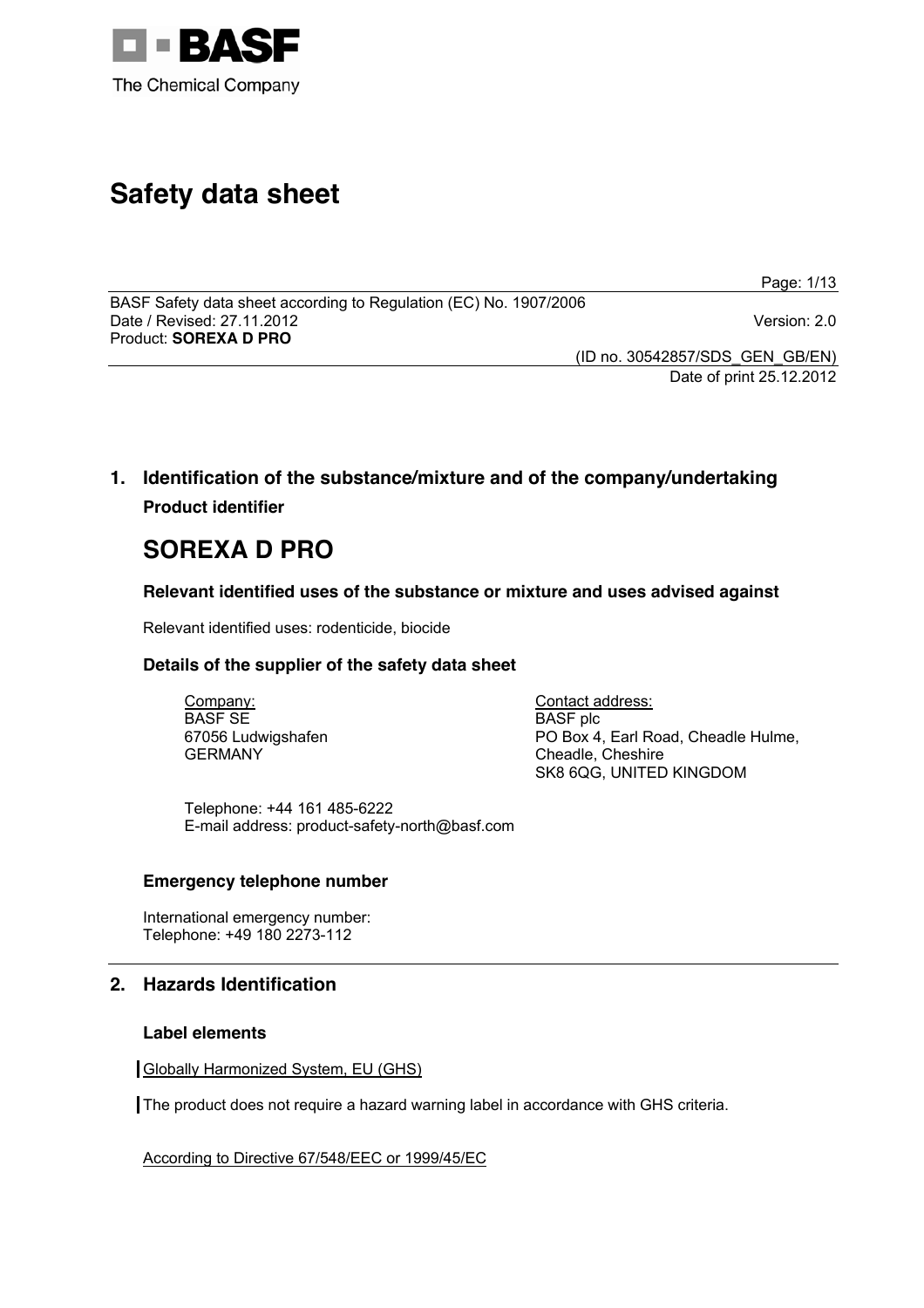(ID no. 30542857/SDS\_GEN\_GB/EN)

Date of print 25.12.2012

Classification/labelling in accordance with UK regulations.

| Keep locked-up and out of reach of children.                                       |
|------------------------------------------------------------------------------------|
| Keep away from food, drink and animal feeding stuffs.                              |
| When using do not eat, drink or smoke.                                             |
| If swallowed, seek medical advice immediately and show this container<br>or label. |
|                                                                                    |

#### **Classification of the substance or mixture**

According to Regulation (EC) No 1272/2008 [CLP]

No need for classification according to GHS criteria for this product.

According to Directive 67/548/EEC or 1999/45/EC

Possible Hazards: No specific dangers known, if the regulations/notes for storage and handling are considered.

## **Other hazards**

According to Regulation (EC) No 1272/2008 [CLP]

See section 12 - Results of PBT and vPvB assessment.

This product is hazardous to mammals, including domesticated animals, and birds. Exposure of nontarget animals should be prevented.

# **3. Composition/Information on Ingredients Mixtures**

Chemical nature

Biocidal product, rodenticide, Bait

Contains: Difenacoum (Content (W/W): 0.005 %)

Hazardous ingredients (GHS) according to Regulation (EC) No. 1272/2008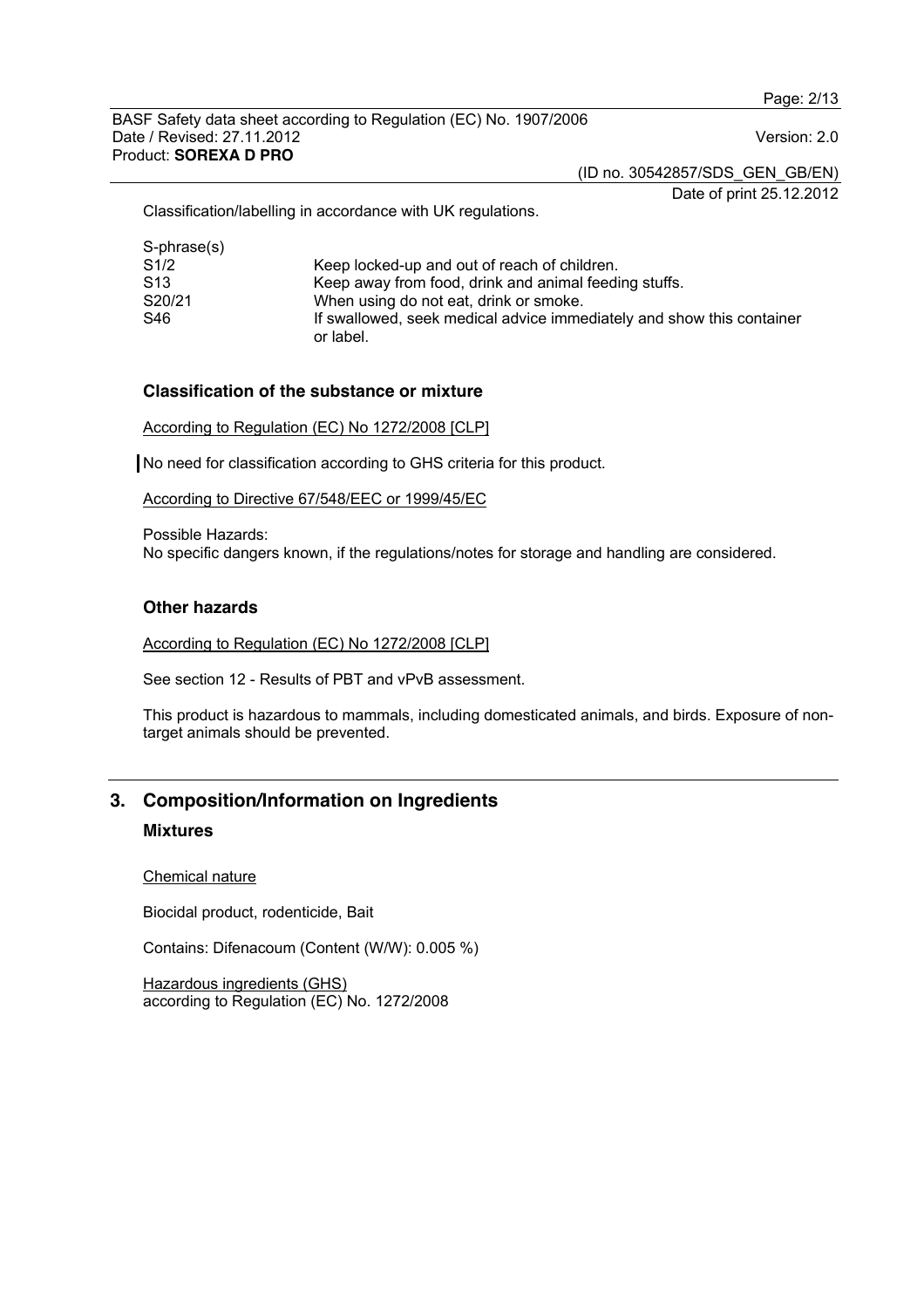(ID no. 30542857/SDS\_GEN\_GB/EN) Date of print 25.12.2012

Corn oil

Content (W/W):  $< 5 \%$ CAS Number: 8001-30-7 EC-Number: 232-281-2

Hazardous ingredients according to Directive 1999/45/EC

Corn oil

Content (W/W):  $< 5 \%$ CAS Number: 8001-30-7 EC-Number: 232-281-2

## **4. First-Aid Measures**

**Description of first aid measures**  Remove contaminated clothing.

Show container, label and/or safety data sheet to physician.

If inhaled: Keep patient calm, remove to fresh air.

On skin contact: Wash thoroughly with soap and water.

On contact with eyes:

Wash affected eyes for at least 15 minutes under running water with eyelids held open.

On ingestion: Rinse mouth and then drink plenty of water.

## **Most important symptoms and effects, both acute and delayed**

Symptoms: coagulation disorders

Increased tendency to bleed.

In severe cases, massive bleeding from internal organs may result in circulatory shock, which could prove fatal.

The onset of symptoms is delayed for up to 4 days after uptake.

Hazards: The substance / product is an anticoagulant rodenticide with a coumarin-type mode of action.

**Indication of any immediate medical attention and special treatment needed**  Treatment: Symptomatic treatment (decontamination, vital functions).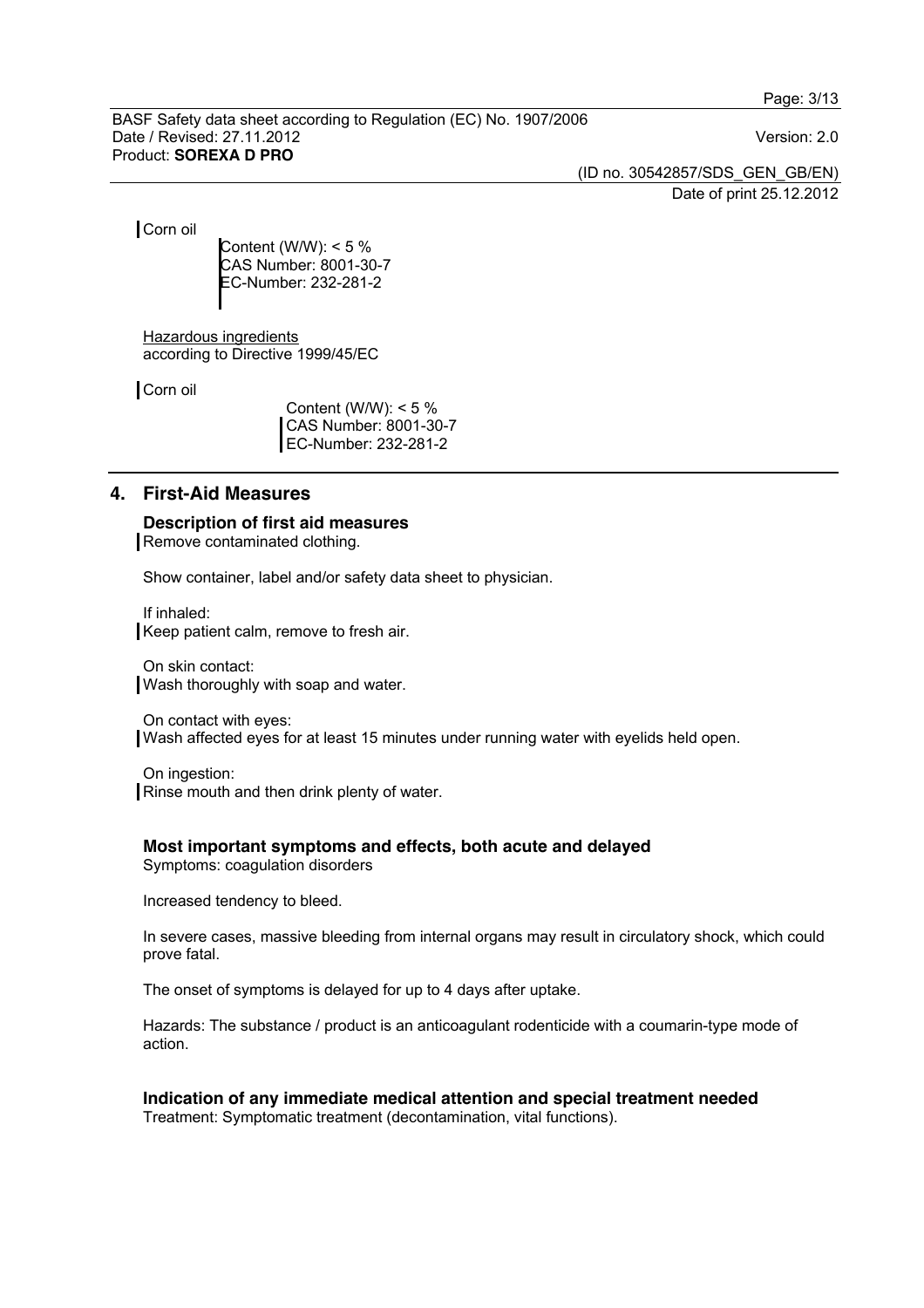(ID no. 30542857/SDS\_GEN\_GB/EN)

Date of print 25.12.2012

Antidote: Vitamin K1 preparation as antidote.

## **5. Fire-Fighting Measures**

#### **Extinguishing media**

Suitable extinguishing media: water spray, dry powder, foam

Unsuitable extinguishing media for safety reasons: carbon dioxide

#### **Special hazards arising from the substance or mixture**

carbon monoxide, Carbon dioxide, nitrogen oxides The substances/groups of substances mentioned can be released in case of fire.

## **Advice for fire-fighters**

Special protective equipment: Wear self-contained breathing apparatus and chemical-protective clothing.

Further information:

Collect contaminated extinguishing water separately, do not allow to reach sewage or effluent systems. Dispose of fire debris and contaminated extinguishing water in accordance with official regulations. In case of fire and/or explosion do not breathe fumes. Keep containers cool by spraying with water if exposed to fire.

## **6. Accidental Release Measures**

#### **Personal precautions, protective equipment and emergency procedures**

Avoid dust formation. Use personal protective clothing. Avoid contact with the skin, eyes and clothing.

#### **Environmental precautions**

Do not allow contamination of public drains or surface or ground waters. Inform local water plc if spillage enters drains and the Environment Agency (England & Wales), the Scottish Environmental Protection Agency (Scotland), or the Environment and Heritage Service (Northern Ireland) if it enters surface or ground waters. Keep people and animals away.

#### **Methods and material for containment and cleaning up**

For small amounts: Contain with dust binding material and dispose of.

For large amounts: Sweep/shovel up.

Avoid raising dust. Dispose of absorbed material in accordance with regulations. Collect waste in suitable containers, which can be labeled and sealed. Clean contaminated floors and objects thoroughly with water and detergents, observing environmental regulations.

## **Reference to other sections**

Information regarding exposure controls/personal protection and disposal considerations can be found in section 8 and 13.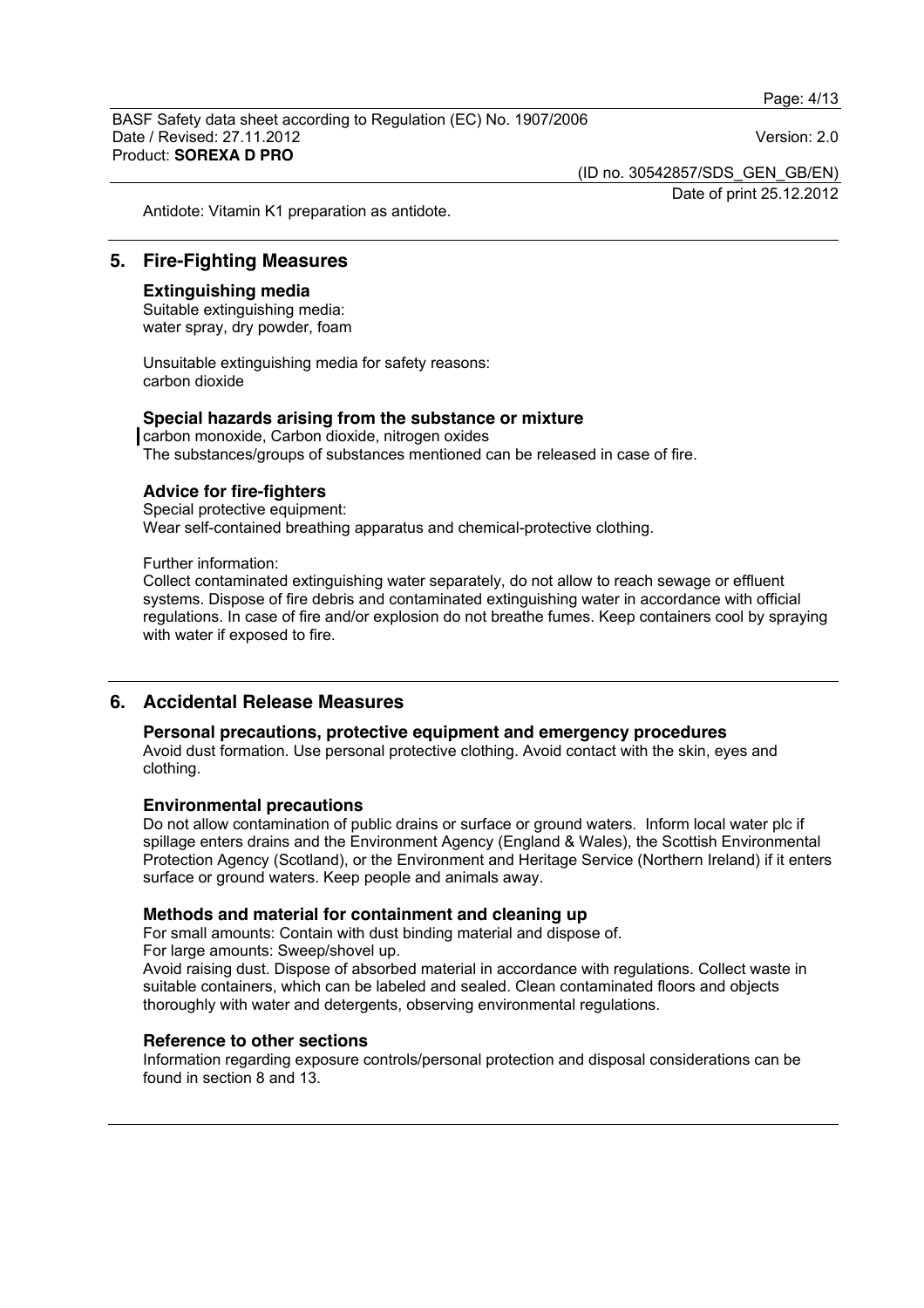(ID no. 30542857/SDS\_GEN\_GB/EN)

Date of print 25.12.2012

## **7. Handling and Storage**

#### **Precautions for safe handling**

No special measures necessary if stored and handled correctly. Ensure thorough ventilation of stores and work areas. When using do not eat, drink or smoke. Hands and/or face should be washed before breaks and at the end of the shift.

If dead and/or dying rats or mice are found during and after the control program, these must be cleared away immediately in order to avoid secondary poisoning phenomena. Do not apply in the open – cover bait points or use bait boxes.

Protection against fire and explosion:

Avoid dust formation. Dust can form an explosive mixture with air. Prevent electrostatic charge sources of ignition should be kept well clear - fire extinguishers should be kept handy.

#### **Conditions for safe storage, including any incompatibilities**

Segregate from foods and animal feeds. Odour-sensitive: Segregate from products releasing odours. Further information on storage conditions: Keep away from heat. Protect against moisture. Protect from direct sunlight.

#### **Specific end use(s)**

For the relevant identified use(s) listed in Section 1 the advice mentioned in this section 7 is to be observed.

# **8. Exposure Controls/Personal Protection**

#### **Control parameters**

Components with occupational exposure limits

Refer to the current edition of HSE Guidance Note EH40 Occupational Exposure Limits (United Kingdom). For normal use and handling refer to the product label/leaflet. In all other cases the following apply.

#### **Exposure controls**

#### Personal protective equipment

Respiratory protection: Respiratory protection not required.

Hand protection:

Protective gloves (EN 374) are required for the safe handling of this product and are also recommended for protection against rodent-borne diseases.

e.g. nitrile rubber (0.4 mm), chloroprene rubber (0.5 mm), polyvinylchloride (0.7 mm) and other Manufacturer's directions for use should be observed because of great diversity of types.

Eye protection:

Required when there is a risk of eye contact., Safety glasses with side-shields (frame goggles) (e.g. EN 166)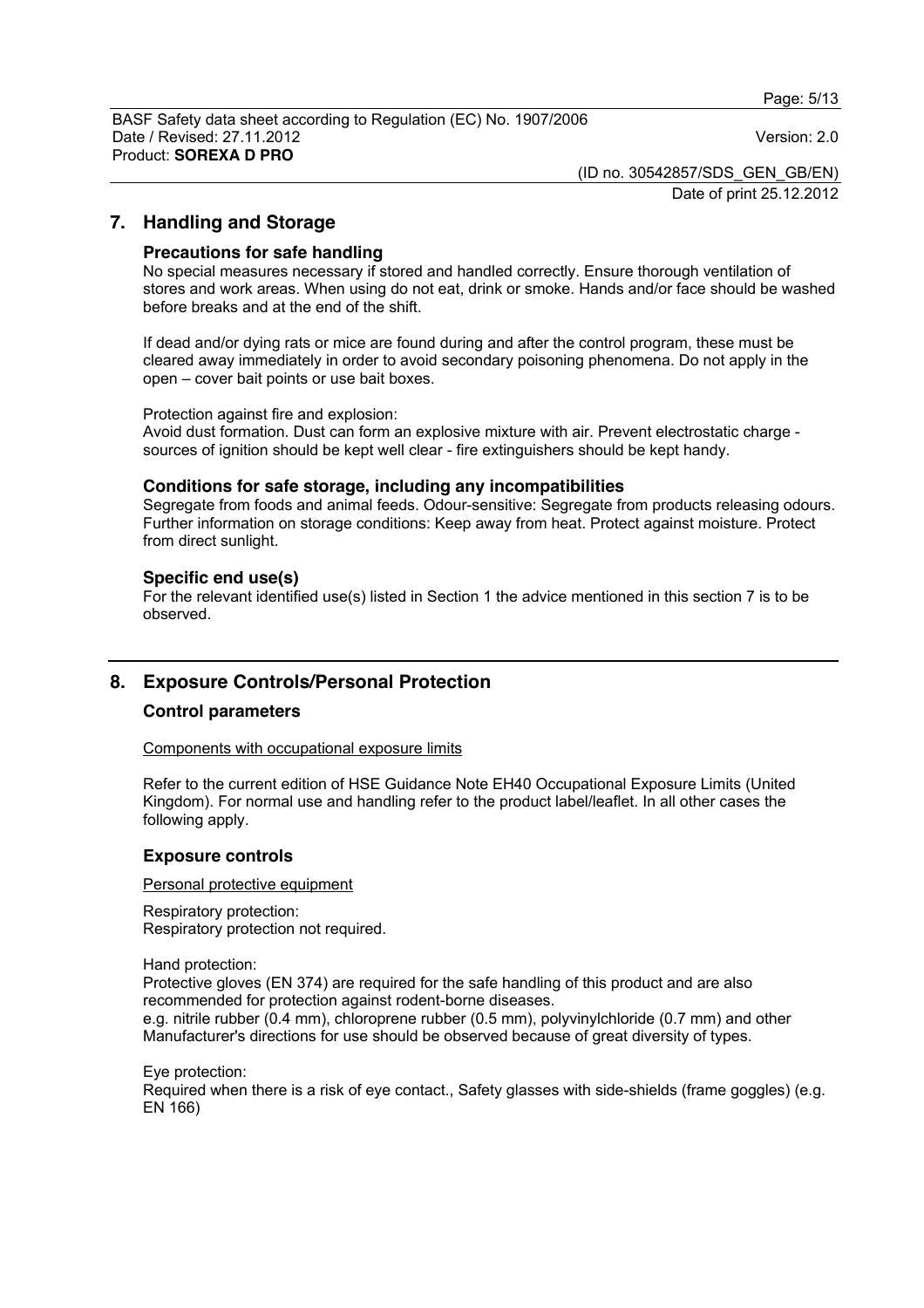(ID no. 30542857/SDS\_GEN\_GB/EN)

Date of print 25.12.2012

Body protection:

Body protection must be chosen depending on activity and possible exposure, e.g. apron, protecting boots, chemical-protection suit (according to EN 14605 in case of splashes or EN ISO 13982 in case of dust).

#### General safety and hygiene measures

Handle in accordance with good industrial hygiene and safety practice. Wearing of closed work clothing is recommended. Store work clothing separately. Keep away from food, drink and animal feeding stuffs.

# **9. Physical and Chemical Properties**

## **Information on basic physical and chemical properties**

| Form:<br>Colour:                                           | solid, Seeds, oily<br>blue                                                                                       |  |  |  |
|------------------------------------------------------------|------------------------------------------------------------------------------------------------------------------|--|--|--|
| Odour:                                                     | almost odourless                                                                                                 |  |  |  |
| Odour threshold:                                           | Not determined due to potential<br>health hazard by inhalation.                                                  |  |  |  |
| pH value:                                                  |                                                                                                                  |  |  |  |
| Melting point:                                             | not soluble, The statements are<br>based on the properties of the<br>individual components.                      |  |  |  |
|                                                            | The substance / product<br>decomposes therefore not<br>determined., Information based on<br>the main components. |  |  |  |
| Boiling point:                                             |                                                                                                                  |  |  |  |
|                                                            | not applicable                                                                                                   |  |  |  |
| Flash point:                                               | Non-flammable.                                                                                                   |  |  |  |
| Evaporation rate:                                          |                                                                                                                  |  |  |  |
|                                                            | not applicable                                                                                                   |  |  |  |
| Flammability:                                              | not highly flammable                                                                                             |  |  |  |
| Lower explosion limit:                                     | not determined                                                                                                   |  |  |  |
| Upper explosion limit:                                     |                                                                                                                  |  |  |  |
|                                                            | not determined                                                                                                   |  |  |  |
| Vapour pressure:                                           |                                                                                                                  |  |  |  |
| Density:                                                   | The product has not been tested.<br>approx. 0.74 g/cm3<br>(20 °C)                                                |  |  |  |
| Relative vapour density (air):                             |                                                                                                                  |  |  |  |
|                                                            | not determined                                                                                                   |  |  |  |
| Solubility in water:<br>Information on: Difenacoum         | insoluble                                                                                                        |  |  |  |
| Partitioning coefficient n-octanol/water (log Kow):<br>7.6 |                                                                                                                  |  |  |  |
| (20 °C)                                                    |                                                                                                                  |  |  |  |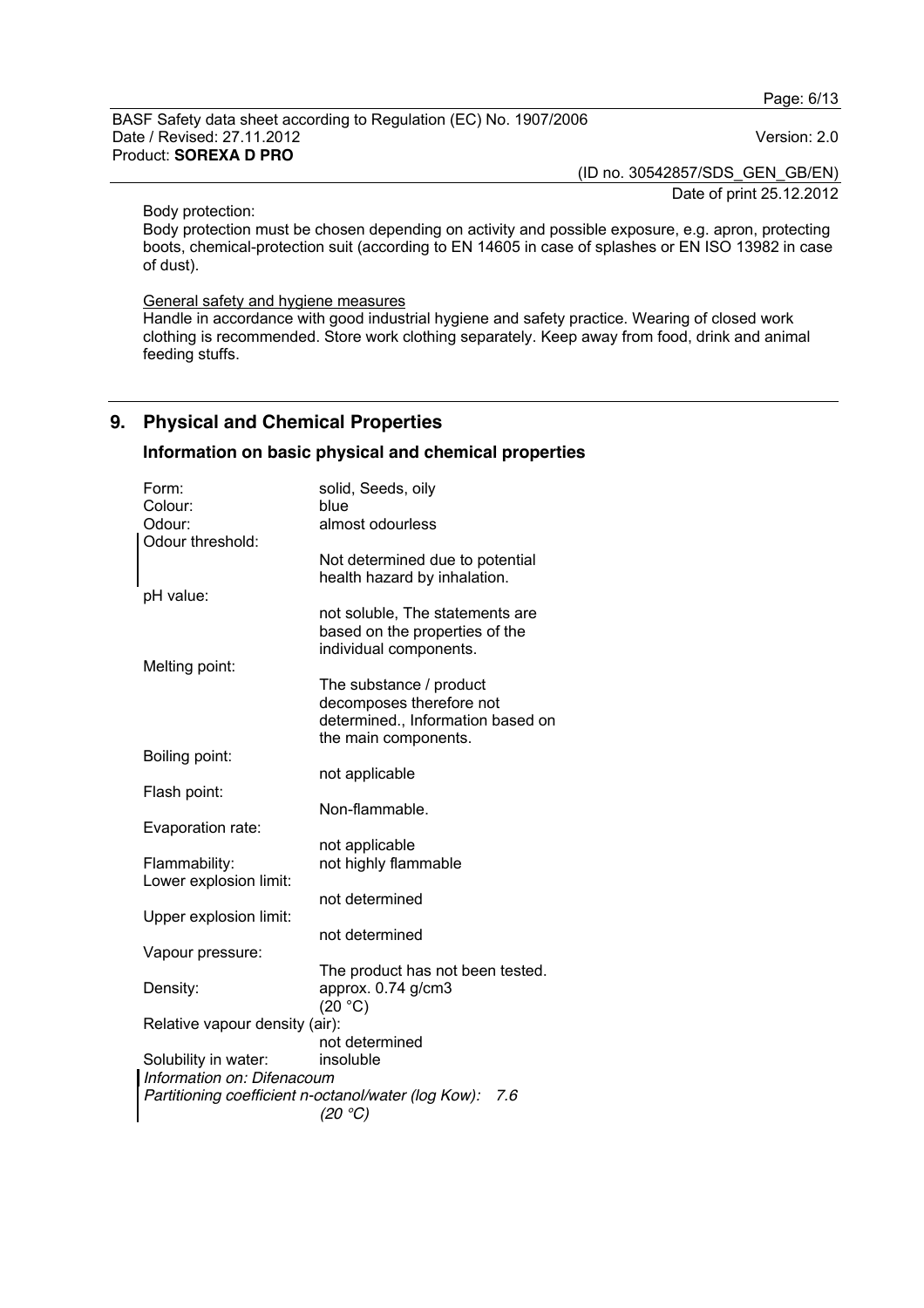Page: 7/13

BASF Safety data sheet according to Regulation (EC) No. 1907/2006 Date / Revised: 27.11.2012 Version: 2.0 Product: **SOREXA D PRO** 

(ID no. 30542857/SDS\_GEN\_GB/EN)

Date of print 25.12.2012

| Self ignition:                                               | not determined                                                                       |
|--------------------------------------------------------------|--------------------------------------------------------------------------------------|
| Thermal decomposition: not determined<br>Viscosity, dynamic: |                                                                                      |
|                                                              | not applicable                                                                       |
| Explosion hazard:                                            | not explosive                                                                        |
| Fire promoting properties:                                   | Based on its structural properties<br>the product is not classified as<br>oxidizing. |

# **Other information**

----------------------------------

Other Information: If necessary, information on other physical and chemical parameters is indicated in this section.

# **10. Stability and Reactivity**

## **Reactivity**

No hazardous reactions if stored and handled as prescribed/indicated.

## **Chemical stability**

The product is stable if stored and handled as prescribed/indicated.

## **Possibility of hazardous reactions**

No hazardous reactions if stored and handled as prescribed/indicated.

## **Conditions to avoid**

See MSDS section 7 - Handling and storage.

## **Incompatible materials**

Substances to avoid: strong acids, strong bases, strong oxidizing agents

## **Hazardous decomposition products**

Hazardous decomposition products: No hazardous decomposition products if stored and handled as prescribed/indicated.

# **11. Toxicological Information**

## **Information on toxicological effects**

Acute toxicity

Assessment of acute toxicity: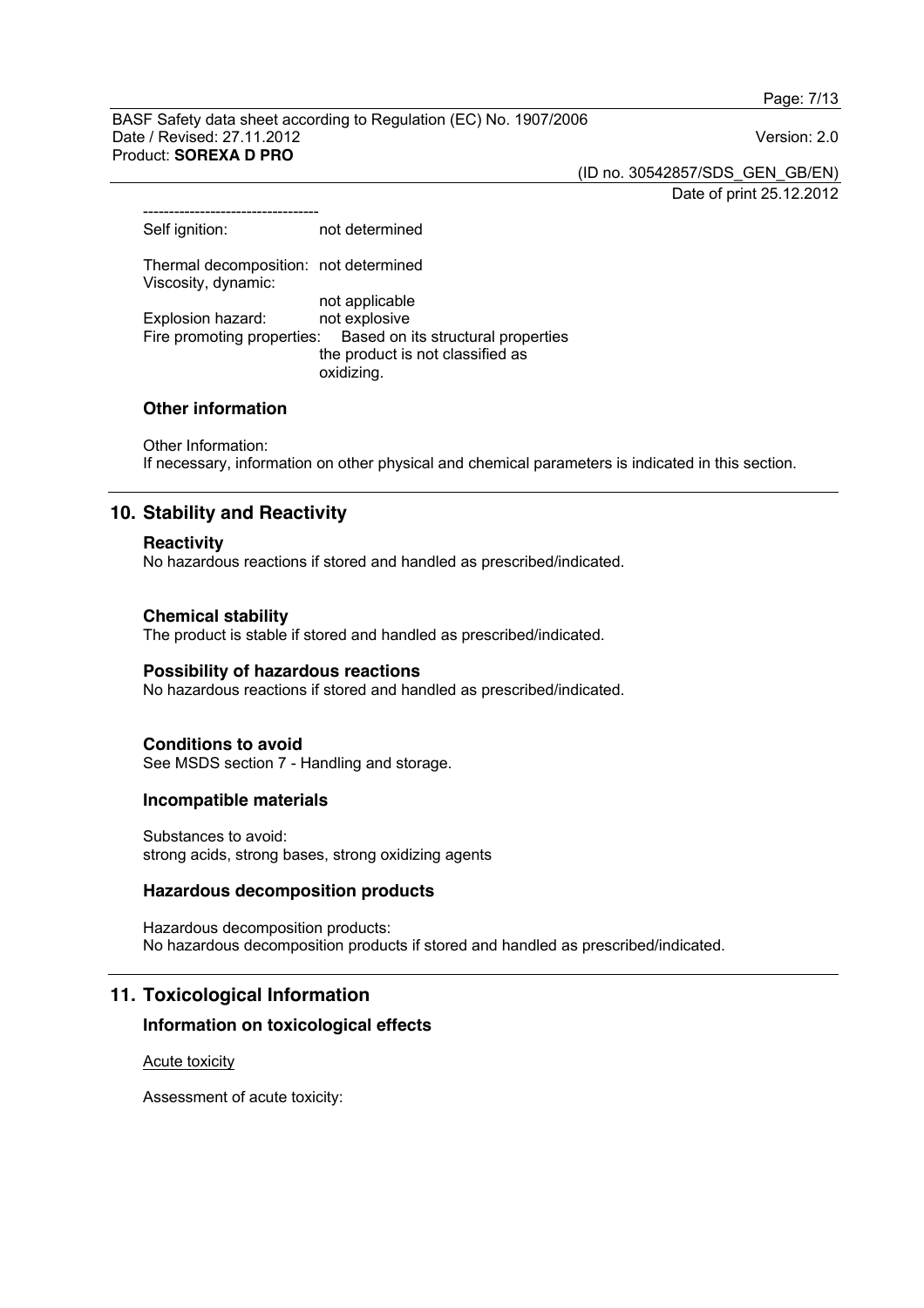(ID no. 30542857/SDS\_GEN\_GB/EN)

Date of print 25.12.2012 Virtually nontoxic after a single ingestion. Virtually nontoxic by inhalation. Virtually nontoxic after a single skin contact.

Experimental/calculated data: LD50 rat (oral): 36,000 mg/kg

LC50 rat (by inhalation): 72.92 - 116.96 mg/l 4 h

LD50 rat (dermal): 1,260,000 mg/kg

#### Irritation

Assessment of irritating effects: Not irritating to the skin. Not irritating to the eyes.

Experimental/calculated data: Skin corrosion/irritation rabbit: non-irritant

Serious eye damage/irritation rabbit: non-irritant

#### Respiratory/Skin sensitization

Assessment of sensitization: There is no evidence of a skin-sensitizing potential.

Experimental/calculated data: guinea pig: Skin sensitizing effects were not observed in animal studies.

#### Germ cell mutagenicity

Assessment of mutagenicity: Mutagenicity tests revealed no genotoxic potential.

#### **Carcinogenicity**

Assessment of carcinogenicity: The results of various animal studies gave no indication of a carcinogenic effect.

#### Reproductive toxicity

Assessment of reproduction toxicity: The results of animal studies gave no indication of a fertility impairing effect.

#### Developmental toxicity

Assessment of teratogenicity: Animal studies gave no indication of a developmental toxic effect at doses that were not toxic to the parental animals.

#### Repeated dose toxicity and Specific target organ toxicity (repeated exposure)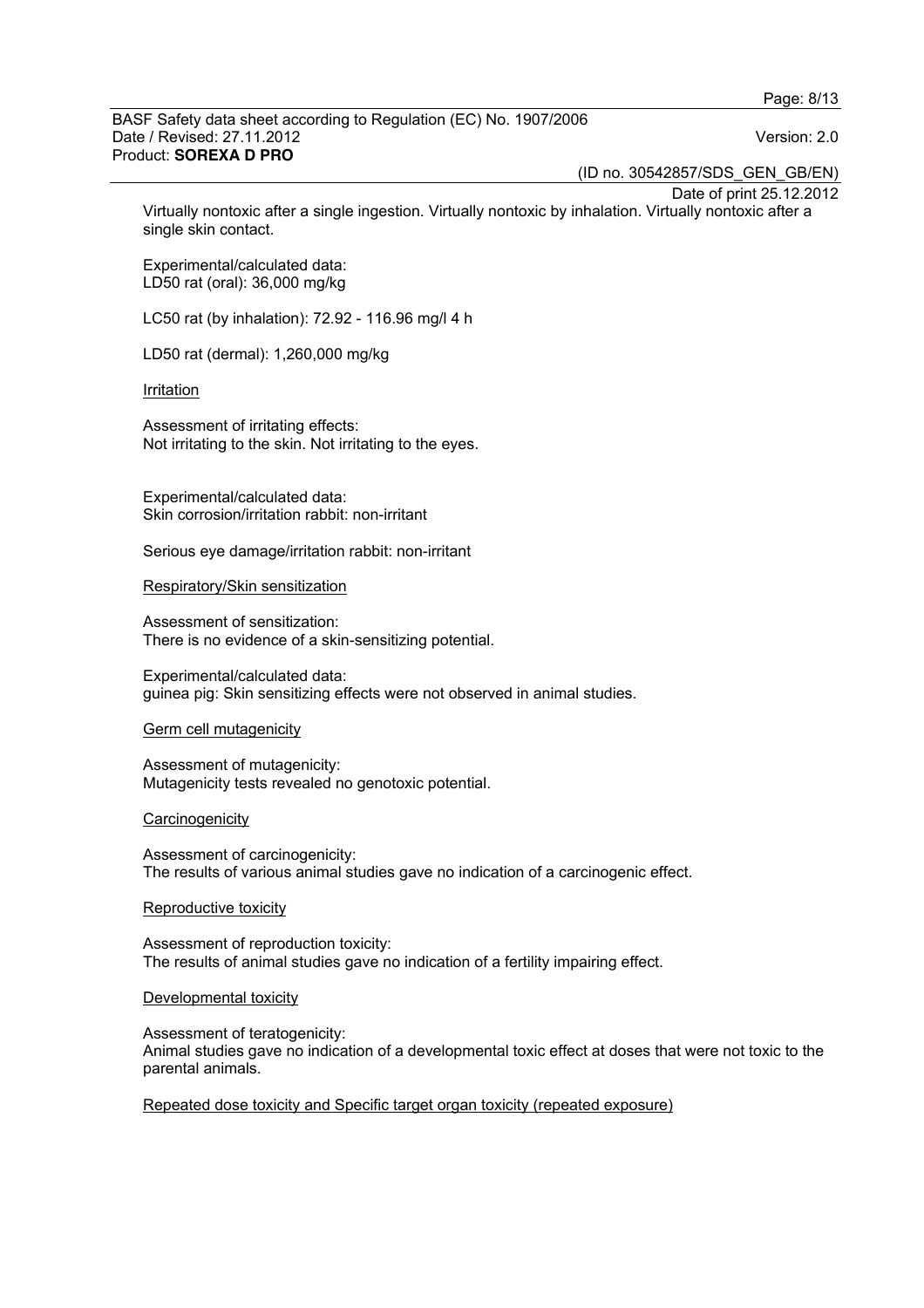(ID no. 30542857/SDS\_GEN\_GB/EN)

Date of print 25.12.2012

Assessment of repeated dose toxicity:

The product has not been tested. The statement has been derived from the properties of the individual components.

*Information on: Difenacoum* 

*Assessment of repeated dose toxicity:* 

*Repeated exposure to small quantities may affect certain organs. Damages the coagulation system.*  ----------------------------------

Other relevant toxicity information

Misuse can be harmful to health.

The product has not been tested. The statement has been derived from the properties of the individual components.

## **12. Ecological Information**

#### **Toxicity**

Assessment of aquatic toxicity: There is a high probability that the product is not acutely harmful to aquatic organisms.

The product has not been tested. The statement has been derived from the properties of the individual components.

*Information on: Difenacoum Toxicity to fish: LC50 (96 h) 0.064 mg/l, Oncorhynchus mykiss (Directive 92/69/EEC, C.1)*  ----------------------------------

*Information on: Difenacoum Aquatic invertebrates: EC50 (48 h) 0.52 mg/l, Daphnia magna (Directive 92/69/EEC, C.2)*  ----------------------------------

*Information on: Difenacoum Aquatic plants: No observed effect concentration (72 h) 0.25 mg/l (growth rate), Pseudokirchneriella subcapitata (Guideline 92/69/EEC, C.3)*  ----------------------------------

Assessment of terrestrial toxicity: Hazardous to birds and mammals.

#### **Persistence and degradability**

Assessment biodegradation and elimination (H2O): The product has not been tested. The statement has been derived from the properties of the individual components.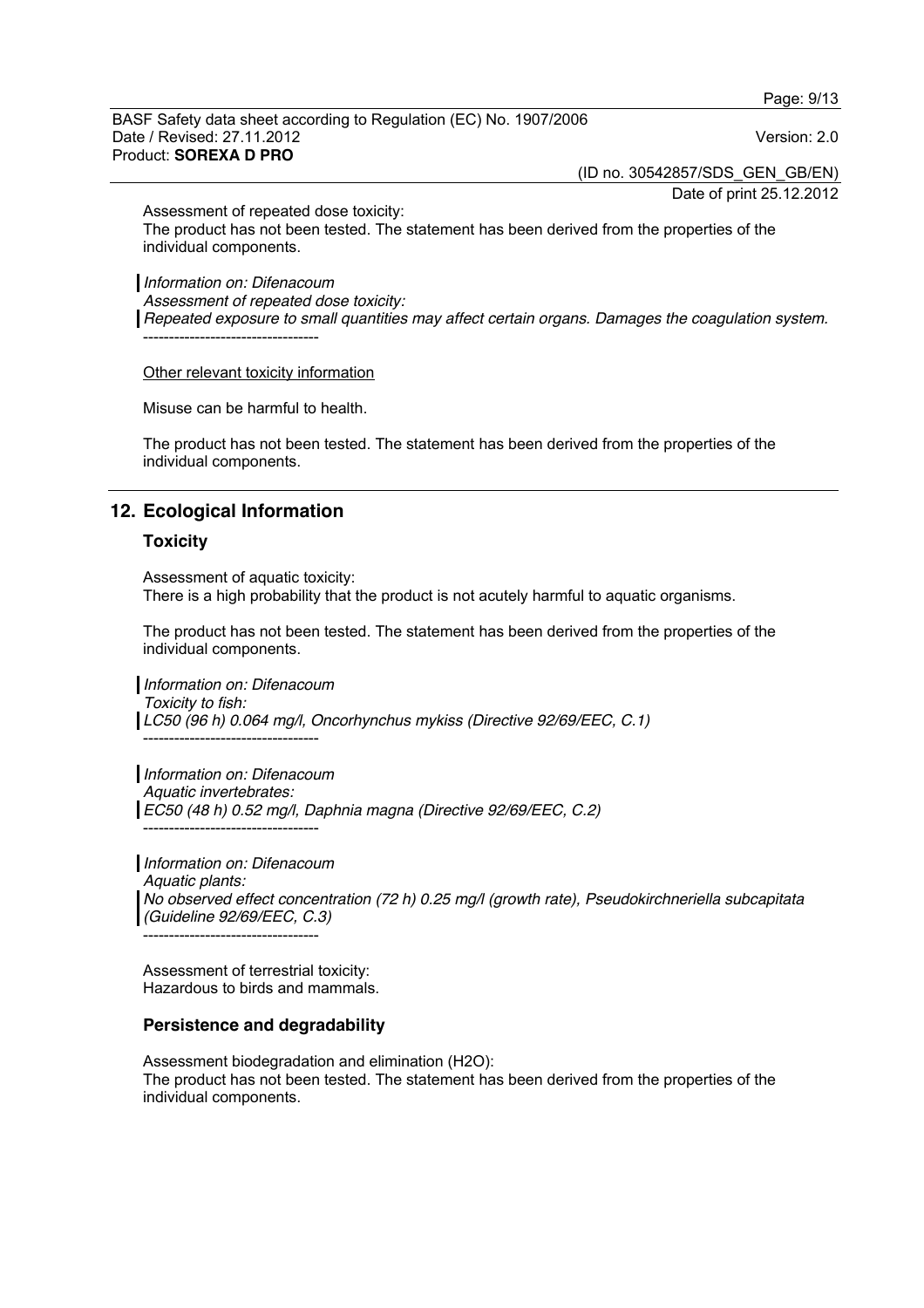Page: 10/13

BASF Safety data sheet according to Regulation (EC) No. 1907/2006 Date / Revised: 27.11.2012 Version: 2.0 Product: **SOREXA D PRO** 

(ID no. 30542857/SDS\_GEN\_GB/EN) Date of print 25.12.2012

*Information on: Difenacoum Assessment biodegradation and elimination (H2O): Not readily biodegradable (by OECD criteria).*  ----------------------------------

## **Bioaccumulative potential**

Assessment bioaccumulation potential: The product has not been tested. The statement has been derived from the properties of the individual components.

*Information on: Difenacoum Bioaccumulation potential: Because of the n-octanol/water distribution coefficient (log Pow) accumulation in organisms is possible.*  ----------------------------------

## **Mobility in soil (and other compartments if available)**

Assessment transport between environmental compartments: The product has not been tested. The statement has been derived from the properties of the individual components.

*Information on: Difenacoum* 

*Assessment transport between environmental compartments: Following exposure to soil, adsorption to solid soil particles is probable, therefore contamination of groundwater is not expected.*

----------------------------------

## **Results of PBT and vPvB assessment**

The product contains a potential PBT substance.

The product contains a potential vPvB substance.

*Information on: Difenacoum*  Fulfills the criteria for PBT and vPvB *----------------------------------* 

## **Other adverse effects**

The product does not contain substances that are listed in Annex I of Regulation (EC) 2037/2000 on substances that deplete the ozone layer.

# **Additional information**

Other ecotoxicological advice: Must not be discharged into the environment.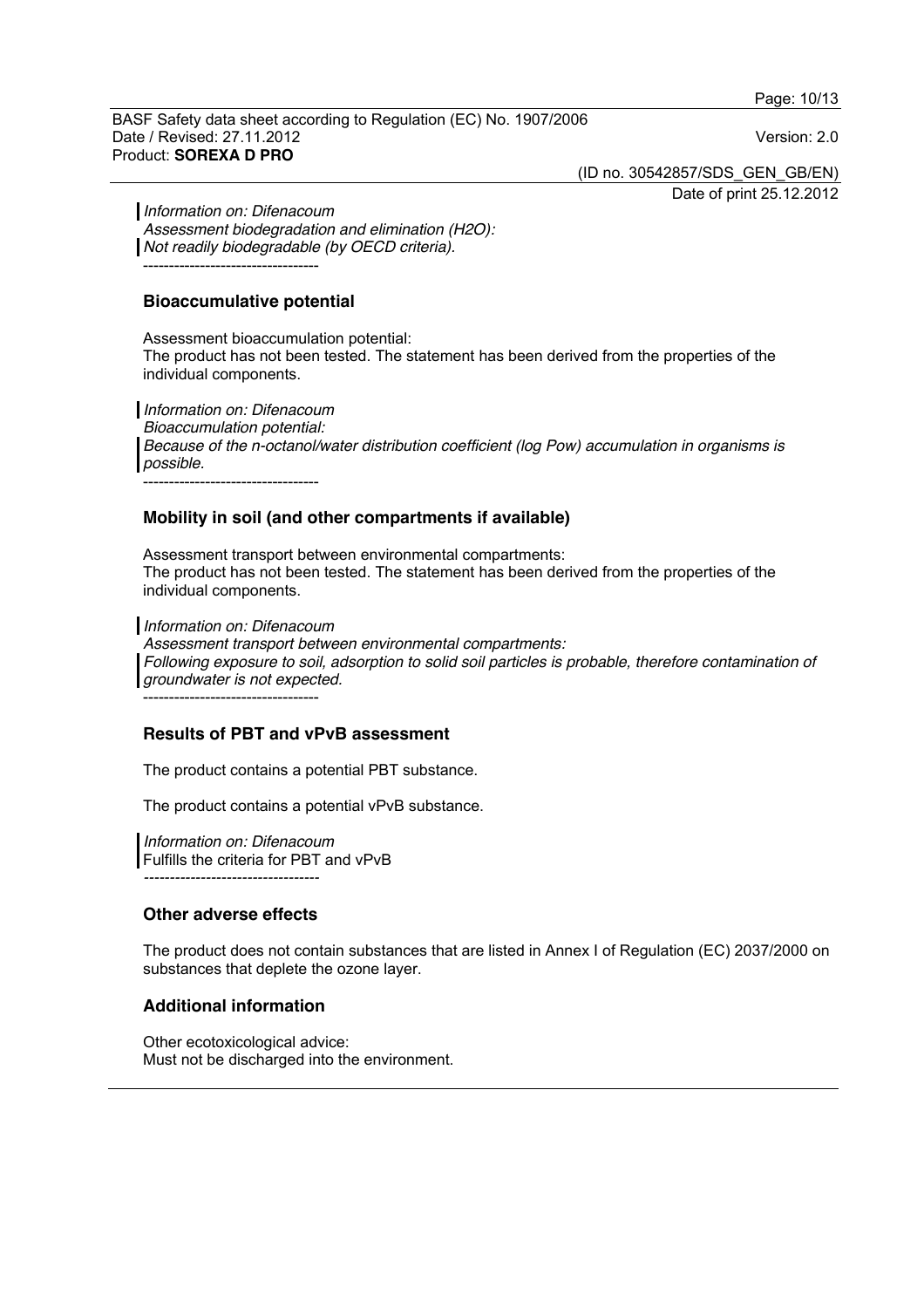(ID no. 30542857/SDS\_GEN\_GB/EN) Date of print 25.12.2012

# **13. Disposal Considerations**

#### **Waste treatment methods**

Must be disposed of or incinerated in accordance with local regulations.

The UK Environmental Protection (Duty of Care) Regulations (EP) and amendments should be noted (United Kingdom).

Contaminated packaging: Contaminated packaging should be emptied as far as possible and disposed of in the same manner as the substance/product.

# **14. Transport Information**

# **Land transport**

#### ADR

| UN number:<br>UN proper shipping name:<br>Transport hazard class(es):<br>Packing group:<br>Environmental hazards:<br>Special precautions for<br>user | Not classified as a dangerous good under transport regulations<br>Not applicable<br>Not applicable<br>Not applicable<br>Not applicable<br>Not applicable<br>None known |
|------------------------------------------------------------------------------------------------------------------------------------------------------|------------------------------------------------------------------------------------------------------------------------------------------------------------------------|
| <b>RID</b>                                                                                                                                           |                                                                                                                                                                        |
| UN number:<br>UN proper shipping name:<br>Transport hazard class(es):<br>Packing group:<br>Environmental hazards:<br>Special precautions for<br>user | Not classified as a dangerous good under transport regulations<br>Not applicable<br>Not applicable<br>Not applicable<br>Not applicable<br>Not applicable<br>None known |
| <b>Inland waterway transport</b><br>ADN                                                                                                              |                                                                                                                                                                        |
| UN number:<br>UN proper shipping name:<br>Transport hazard class(es):<br>Packing group:<br>Environmental hazards:                                    | Not classified as a dangerous good under transport regulations<br>Not applicable<br>Not applicable<br>Not applicable<br>Not applicable<br>Not applicable               |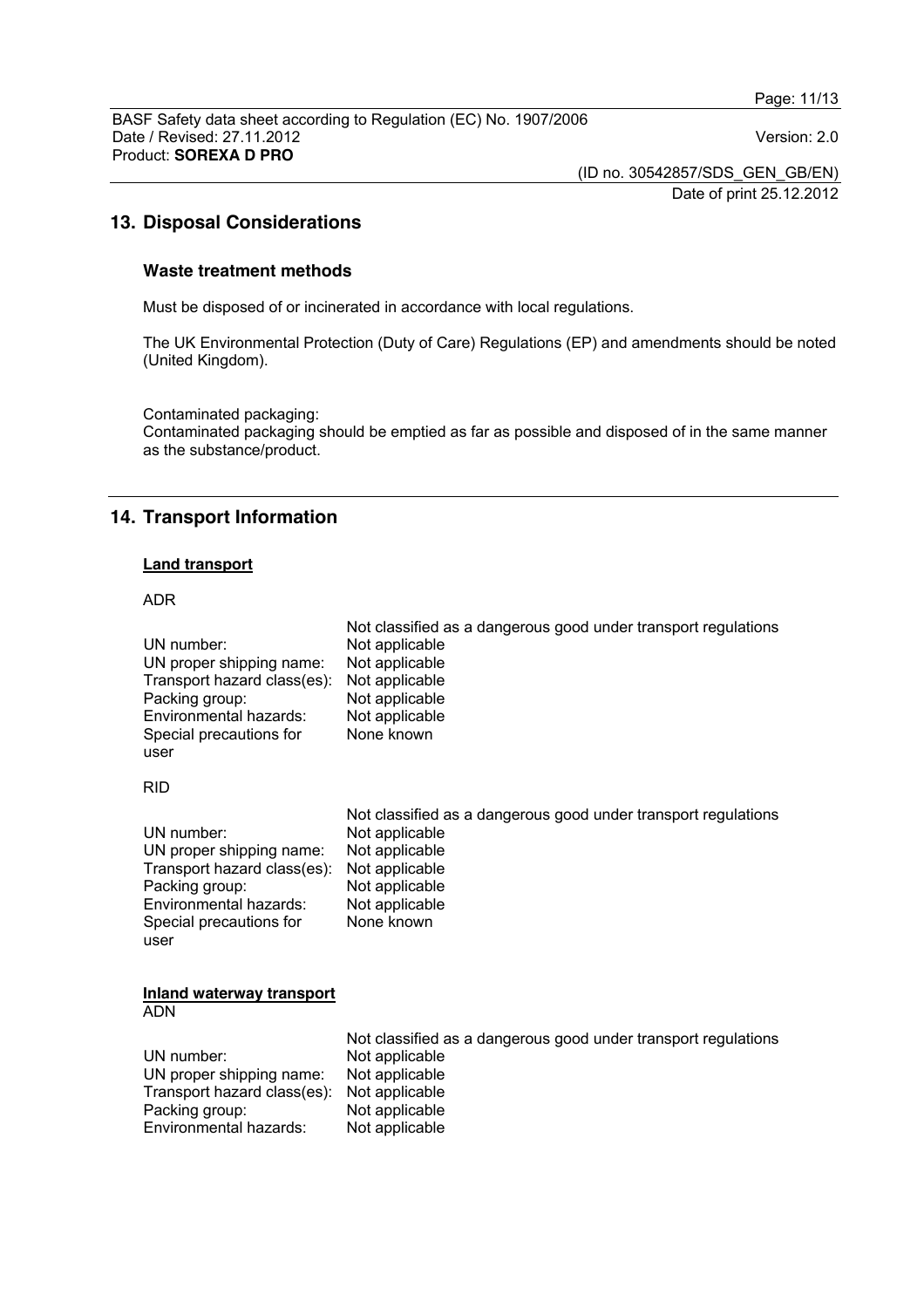Page: 12/13

BASF Safety data sheet according to Regulation (EC) No. 1907/2006 Date / Revised: 27.11.2012 Version: 2.0 Product: **SOREXA D PRO** 

(ID no. 30542857/SDS\_GEN\_GB/EN) Date of print 25.12.2012

Special precautions for user None known Transport in inland waterway vessel: Not evaluated

# **Sea transport**

## IMDG

|                             | Not classified as a dangerous good under transport regulations |
|-----------------------------|----------------------------------------------------------------|
| UN number:                  | Not applicable                                                 |
| UN proper shipping name:    | Not applicable                                                 |
| Transport hazard class(es): | Not applicable                                                 |
| Packing group:              | Not applicable                                                 |
| Environmental hazards:      | Not applicable                                                 |
| Special precautions for     | None known                                                     |
| user                        |                                                                |

## **Air transport**

#### IATA/ICAO

|                                            | Not classified as a dangerous good under transport regulations |
|--------------------------------------------|----------------------------------------------------------------|
| UN number:                                 | Not applicable                                                 |
| UN proper shipping name:                   | Not applicable                                                 |
| Transport hazard class(es): Not applicable |                                                                |
| Packing group:                             | Not applicable                                                 |
| Environmental hazards:                     | Not applicable                                                 |
| Special precautions for                    | None known                                                     |
| user                                       |                                                                |

#### **Transport in bulk according to Annex II of MARPOL73/78 and the IBC Code**

| Regulation:         | Not evaluated |
|---------------------|---------------|
| Shipment approved:  | Not evaluated |
| Pollution name:     | Not evaluated |
| Pollution category: | Not evaluated |
| Ship Type:          | Not evaluated |

# **15. Regulatory Information**

## **Safety, health and environmental regulations/legislation specific for the substance or mixture**

If other regulatory information applies that is not already provided elsewhere in this safety data sheet, then it is described in this subsection.